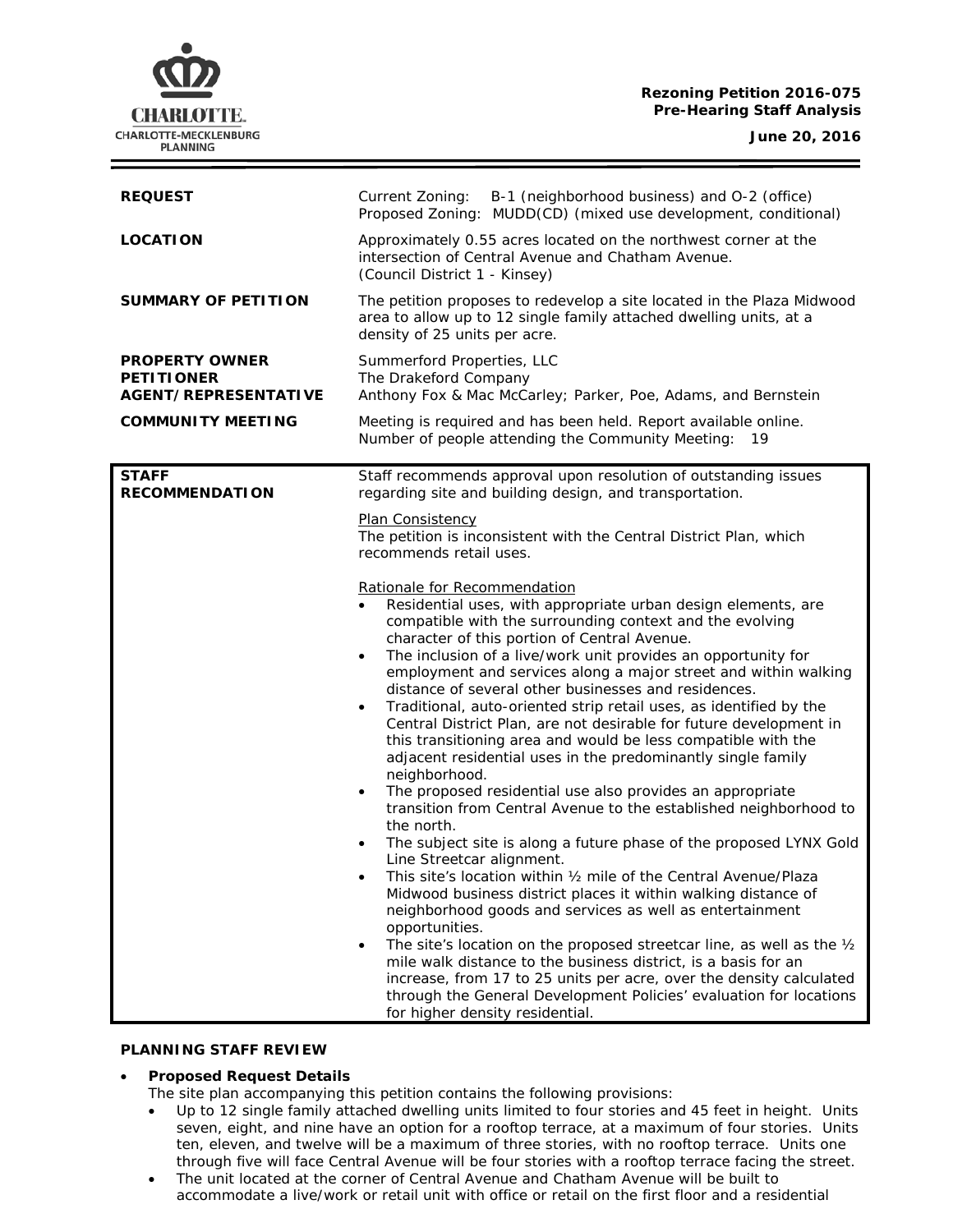unit above.

- The side of units facing Chatham Avenue will have enhanced architectural features for street edge appeal.
- Building elevations reflecting views from both streets and the rear.
- Building materials will consist of fiber cement siding, CMU veneer, brick veneer and metal panels, with large windows on all four sides of buildings.
- An enhanced streetscape with decorative pavement will be provided at the corner of Central Avenue and Chatham Avenue.
- Site access will be on Chatham Avenue, with an internal alley providing access to units.
- No garages will be oriented toward a public street.
- On-street parking to be provided along Central Avenue.
- An eight-foot planting strip and an eight-foot sidewalk will be provided along the frontage on Central Avenue, as well as on-street parking.
- An eight-foot wide landscape buffer with a six-foot high wooden privacy fence will be provided at the rear of the site abutting single family residential zoning.

### • **Existing Zoning and Land Use**

- Petition 1993-59 correctively rezoned a portion of the subject property from B-2 to B-1 as recommended in the Central District Plan to prevent development of more intensive commercial uses along Central Avenue, which would change the character of the corridor and negatively affect adjacent residential neighborhoods. The subject property is currently developed with a pool hall.
- Adjacent parcels fronting both sides of Central Avenue are zoned B-1 (neighborhood business) and developed with various neighborhood serving office and commercial uses including a barber shop, eating/drinking/entertainment establishments, a medical clinic, pharmacy, a dry cleaner, automotive sales and repair, a child care center and a vacant eating/drinking/eating establishment. The exception is Veteran's Park, which is located in R-4 (single family residential) zoning.
- Surrounding properties behind lots fronting both sides of Central Avenue located between Landis Avenue and Morningside Drive contain single family residential, office condominiums, and offices in R-4, R-5 and R-8 (single family residential), UR-2(CD) (urban residential, conditional), R-22MF (multi-family residential), O-2 (office) MUDD(CD) (mixed use development, conditional), and MUDD-O (mixed use development, optional) zoning districts.
- See "Rezoning Map" for existing zoning in the area.

## • **Rezoning History in Area**

• Petition 2016-22 rezoned 1.02 acres located on the north side of Central Avenue near the intersection of Landis Avenue and Central Avenue to MUDD-O (mixed use development, optional) to reuse an existing building in the Plaza Midwood neighborhood to allow any use in the MUDD (mixed use development) district.

#### • **Public Plans and Policies**

- The Central District Plan (1993), as updated by rezoning petition 1993-059, recommends retail uses.
- The *General Development Policies* (GDP) provides policy guidance for evaluating proposed residential densities greater than four units per acre. The petition does not meet the General Development Policies locational criteria for consideration of over 17 dwellings per acre as illustrated in the table below.

| <b>Assessment Criteria</b>         | Density Category - over 17 dua |
|------------------------------------|--------------------------------|
| Meeting with Staff                 | $Yes - 1$                      |
| Sewer and Water Availability       | $CMUD - 2$                     |
| Land Use Accessibility             | Medium - 2                     |
| <b>Connectivity Analysis</b>       | Medium High - 4                |
| Road Network Evaluation            | $No - O$                       |
| Design Guidelines                  | Yes - $4$                      |
| Other Opportunities or Constraints | <b>NA</b>                      |
| <b>Minimum Points Needed: 14</b>   | <b>Total Points: 13</b>        |

## • **TRANSPORTATION CONSIDERATIONS**

This site is at the unsignalized intersection of a major thoroughfare and local street. The current site plan does not conflict with the proposed streetcar alignment on Central Avenue or the potential station location nearby. Additionally, the site plan shows on-street parking along the Central Avenue frontage, which is consistent with other recent rezonings on this segment of Central Avenue. CDOT has not identified any negative impacts to the transportation facilities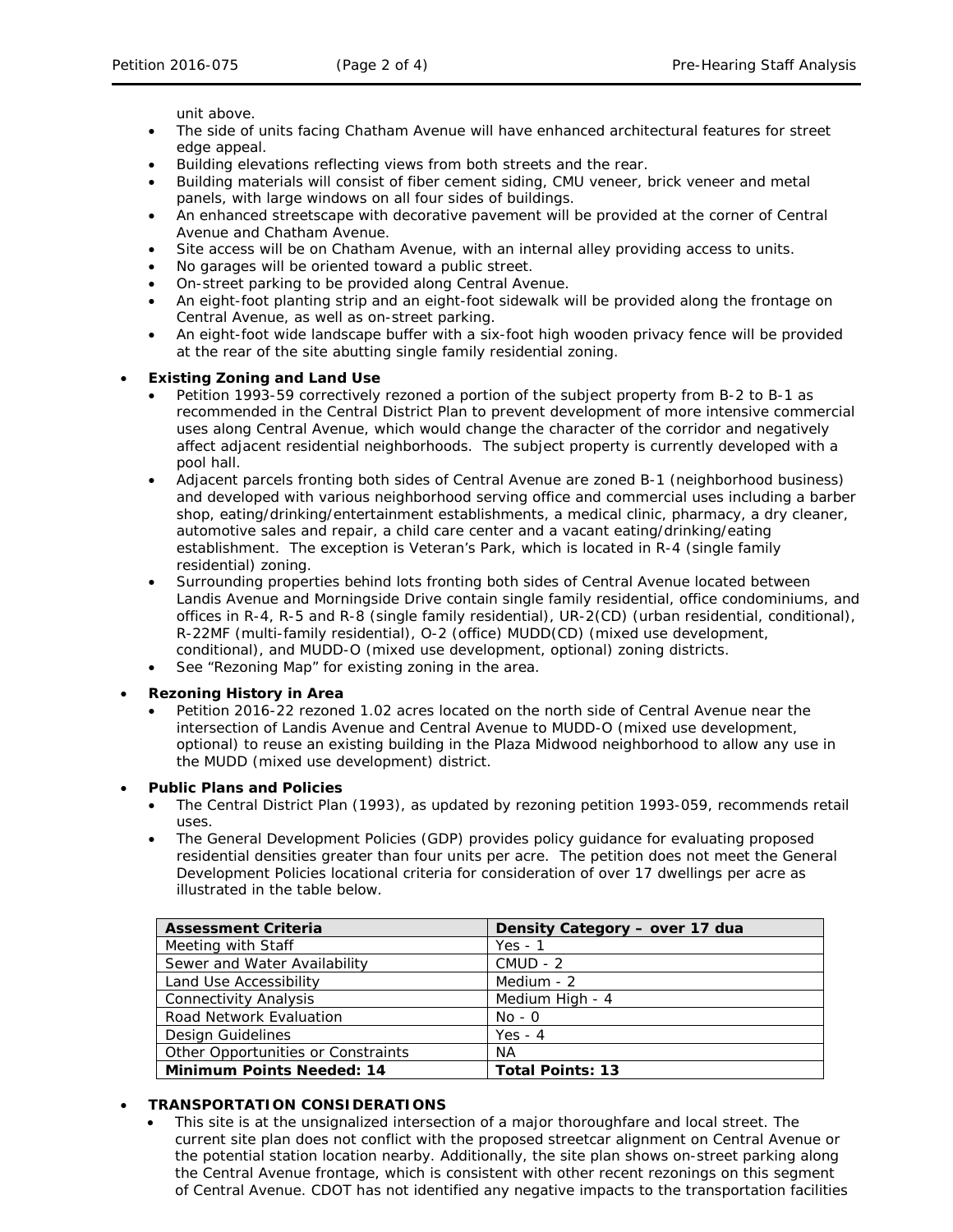in the area.

### • **Vehicle Trip Generation:**

Current Zoning:

Existing Use: 90 trips per day (based on existing 7,500 square foot pool hall). Entitlement: 880 trips per day (based on 3,700 square feet of retail and 2,700 square feet of office uses as allowed in the existing zoning districts). Proposed Zoning: 102 trips per day (based on 12 single family attached dwelling units).

### **DEPARTMENT COMMENTS** (see full department reports online)

**Charlotte Area Transit System:** No issues.

**Charlotte Department of Neighborhood & Business Services:** No comments received.

**Charlotte Department of Solid Waste Services:** Contact Solid Waste Operations for information regarding truck dimensions and spacing requirements for garbage and recycling services.

- **Charlotte Fire Department:** No issues.
- **Charlotte-Mecklenburg Schools:** The development allowed under the existing zoning would generate six students, while the development allowed under the proposed zoning will produce zero students. Therefore, the net increase in the number of students generated from existing zoning to proposed zoning is zero students. The proposed development is not projected to increase the school utilization (without mobile classroom units) for Shamrock Gardens Elementary (97%), Eastway Middle (113%) or Garinger High (129%).
- **Charlotte-Mecklenburg Storm Water Services:** No issues.
- **Charlotte Water:** Charlotte Water has water system availability for the rezoning boundary via existing six-inch water distribution mains located along Chatham Avenue and Central Avenue. Charlotte Water has sewer system availability for the rezoning boundary via existing eight-inch gravity sewer mains located along Chatham Avenue and Central Avenue.
- **Engineering and Property Management:** No issues.
- **Mecklenburg County Land Use and Environmental Services Agency:** Development of this site may require submission of an asbestos Notification of Demolition and renovation to Mecklenburg County Air Quality (MCAQ) due to possible demolition or relocation of an existing structure. A letter of notification and the required forms have been mailed directly to the petitioner by MCAQ. Ground Water Services (GWS) records indicate a contamination site(s) exist on or within 1,500 feet of the properties included in the petitions. An established Area of Regulated Groundwater Usage (ARGU) as defined by the Mecklenburg County Groundwater Well Regulations extends 1,500 feet around the contamination sites. No further comments.
- **Mecklenburg County Parks and Recreation Department:** No issues.

#### **OUTSTANDING ISSUES**

Site and Building Design

- 1. Place the sidewalk at the back of the curb and the planting strip between the units and the sidewalk along Central Avenue to accommodate on-street parking. Additional trees can be placed in the bump outs.
- 2. Provide detail of the architectural features for units facing Chatham Avenue referenced on Sheet RZ-1 or provide a list from which to choose.
- 3. Include a masonry wall between three and three-and-a-half feet in height to screen internal parking from Chatham Avenue. Add a note to this effect and state that architectural style shall be similar to building materials and the wall should be screened with additional landscaping.
- 4. Amend Note 5D under Architectural Standards to state that primary entrances to units should be an average grade of two feet but no more than five feet above sidewalk grade, and the final grade separation from adjacent street sidewalk to the proposed units will be established during the site permitting process.
- 5. Amend the Chatham Avenue elevation to reflect units above grade, a masonry wall to screen parking, and to provide a more prominent feature above entrances, such as an overhang, sconces, etc.
- 6. Remove the note showing 40 feet of right-of-way from the centerline of Central Avenue and provide the location of the future back-of-curb.